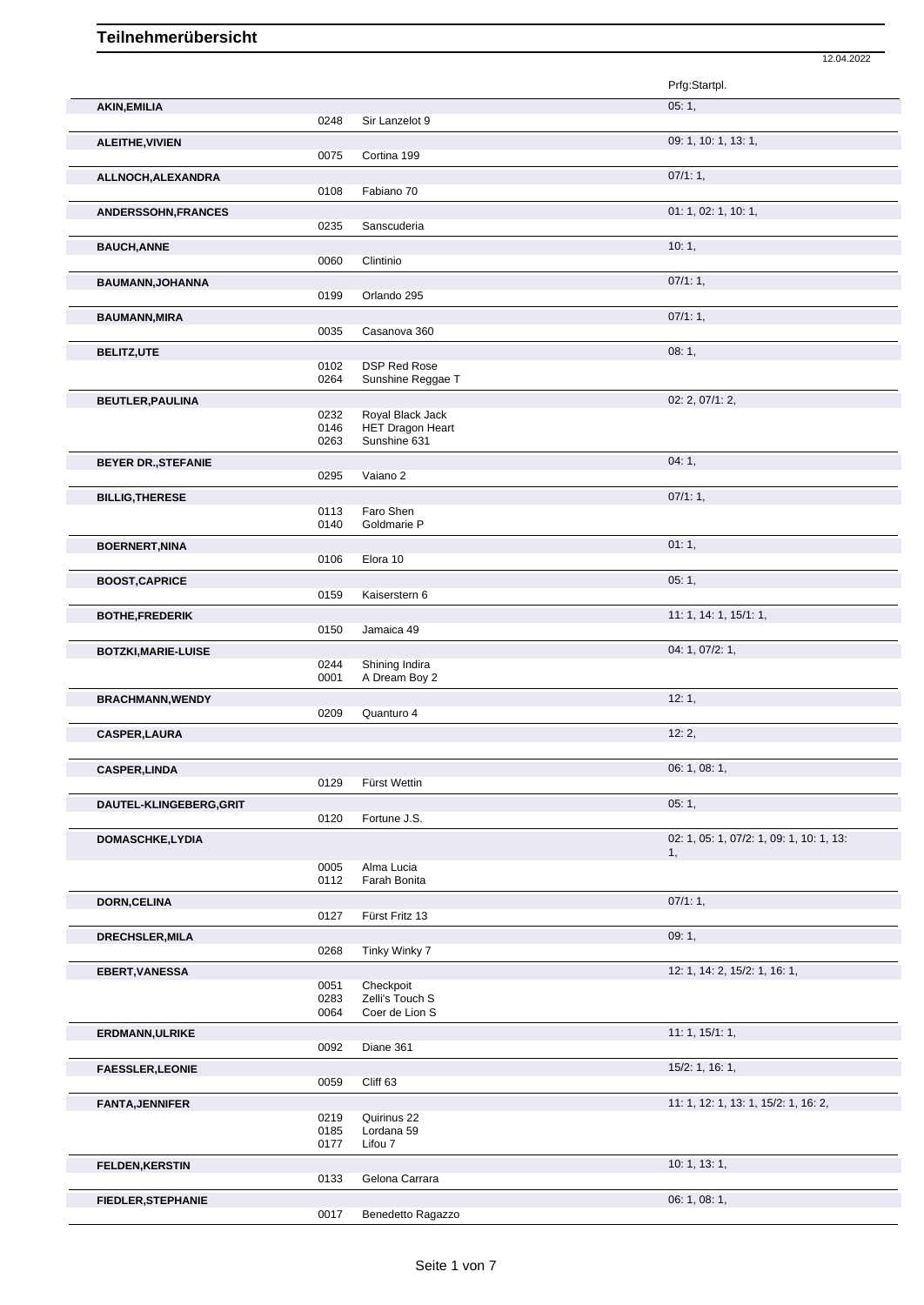|                            |              |                             | Prfg:Startpl.                        |
|----------------------------|--------------|-----------------------------|--------------------------------------|
| <b>FINOTTO,LUCAS</b>       |              |                             | 12: 1, 15/2: 1, 16: 1,               |
|                            | 0068         | Confidance 3                |                                      |
|                            | 0279         | Wayona 15                   |                                      |
| FRANZ, MARLENE             |              |                             | 15/2: 2, 16: 2,                      |
|                            | 0076         | Cosmea 18                   |                                      |
|                            | 0172         | Larino W                    |                                      |
| <b>FRANZ, TOBIAS</b>       |              |                             | 15/2: 2, 16: 2,                      |
|                            | 0180<br>0036 | Lione 3<br>Cash 223         |                                      |
|                            |              |                             |                                      |
| FRENZEL, ANNA-LENA         |              |                             | 05: 2, 10: 1, 11: 1, 14: 1, 15/1: 1, |
|                            | 0103<br>0165 | Dynastie 107<br>Khaleesi 6  |                                      |
|                            | 0164         | Karmasina                   |                                      |
| <b>FUCHS,IAN</b>           |              |                             | 09:1,                                |
|                            | 0012         | Astra Bavaria               |                                      |
|                            |              |                             | 09:1,                                |
| <b>FUCHS, SVENJA</b>       | 0022         | Caillou 62                  |                                      |
|                            |              |                             |                                      |
| <b>GANTKE, NATALIE</b>     | 0065         | Coeur de Classic            | 11: 1, 15/1: 1,                      |
|                            |              |                             |                                      |
| <b>GEIDEL, DOREEN</b>      |              |                             | 02:1,                                |
|                            | 0253         | Sobito 2                    |                                      |
| GITTEL, JULIANE            |              |                             | 07/2:1,                              |
|                            | 0126         | Fürst Franz 11              |                                      |
| <b>GLOECKNER, NIKOLAUS</b> |              |                             | 05:1,                                |
|                            | 0149         | Jackie Brown 3              |                                      |
| GOEBEL, CELINA             |              |                             | 09: 1, 10: 1,                        |
|                            | 0285         | Zoe ' d Amour               |                                      |
| <b>GOEBEL, SUSANN</b>      |              |                             | 05: 1, 06: 2,                        |
|                            | 0086         | Decurio 3                   |                                      |
|                            | 0122         | Freiherr von Stein          |                                      |
|                            | 0104         | El Salvador 20              |                                      |
| <b>GOEPFERT, NICOLE</b>    |              |                             | 12:1,                                |
|                            | 0041         | Cellestiano 4               |                                      |
|                            | 0069<br>0145 | Cookie 104<br>Hermes Blue W |                                      |
|                            |              |                             |                                      |
| <b>GRABEIN, ANGELINA</b>   | 0028         | Camirado 3                  | 15/1: 1, 16: 1,                      |
|                            |              |                             | 10: 1, 13: 1, 14: 1,                 |
| <b>GROSSE, CLEMENS</b>     | 0168         | Kir-Royal                   |                                      |
|                            |              |                             | 11: 1, 15/1: 1,                      |
| <b>GROSSE,FELIX</b>        | 0210         | Quattro Gold 2              |                                      |
|                            | 0107         | Eminem 11                   |                                      |
| <b>GUENTHNER, KATRIN</b>   |              |                             | 03:2,                                |
|                            | 0124         | Frontmann                   |                                      |
|                            | 0289         | Feine Frieda 9              |                                      |
| GUMMERSBACH, JANA          |              |                             | 04: 1, 07/2: 1,                      |
|                            | 0109         | Fabiano 99                  |                                      |
|                            | 0085         | Debiut 5                    |                                      |
| <b>GUTSCHKER, JESSICA</b>  |              |                             | 10: 1, 13: 1,                        |
|                            | 0262         | Sun du Temple               |                                      |
| HAMANN, LAURA              |              |                             | 11: 1, 15/2: 1, 16: 1,               |
|                            | 0090         | Diadora 25                  |                                      |
|                            | 0157         | Just Riding Ohio            |                                      |
| <b>HANISCH, ANDREA</b>     |              |                             | 05:1,                                |
|                            | 0233         | Royal Rubina 14             |                                      |
|                            | 0170         | Kronos 63                   |                                      |
| <b>HANISCH, MARCO</b>      |              |                             | 12:1,                                |
|                            | 0184         | Lord Lennart VK             |                                      |
| <b>HASE, ERIK</b>          |              |                             | 11: 1, 15/2: 2, 16: 2,               |
|                            | 0030         | Cantipsy NF                 |                                      |
|                            | 0045         | Charcco                     |                                      |
| <b>HAUFE, NORA</b>         |              |                             | 10: 1, 13: 1,                        |
|                            | 0077         | Cover Boy 11                |                                      |
| HEICHEN, ALESSANDRA        |              |                             | 13:1,                                |
|                            | 0004         | Alma 88                     |                                      |
| <b>HEIMBOLD, HANNA</b>     |              |                             | 01:1,                                |
|                            | 0150         | Jamaica 49                  |                                      |
| <b>HEINRICH, EMMA</b>      |              |                             | 01:2,                                |
|                            |              |                             |                                      |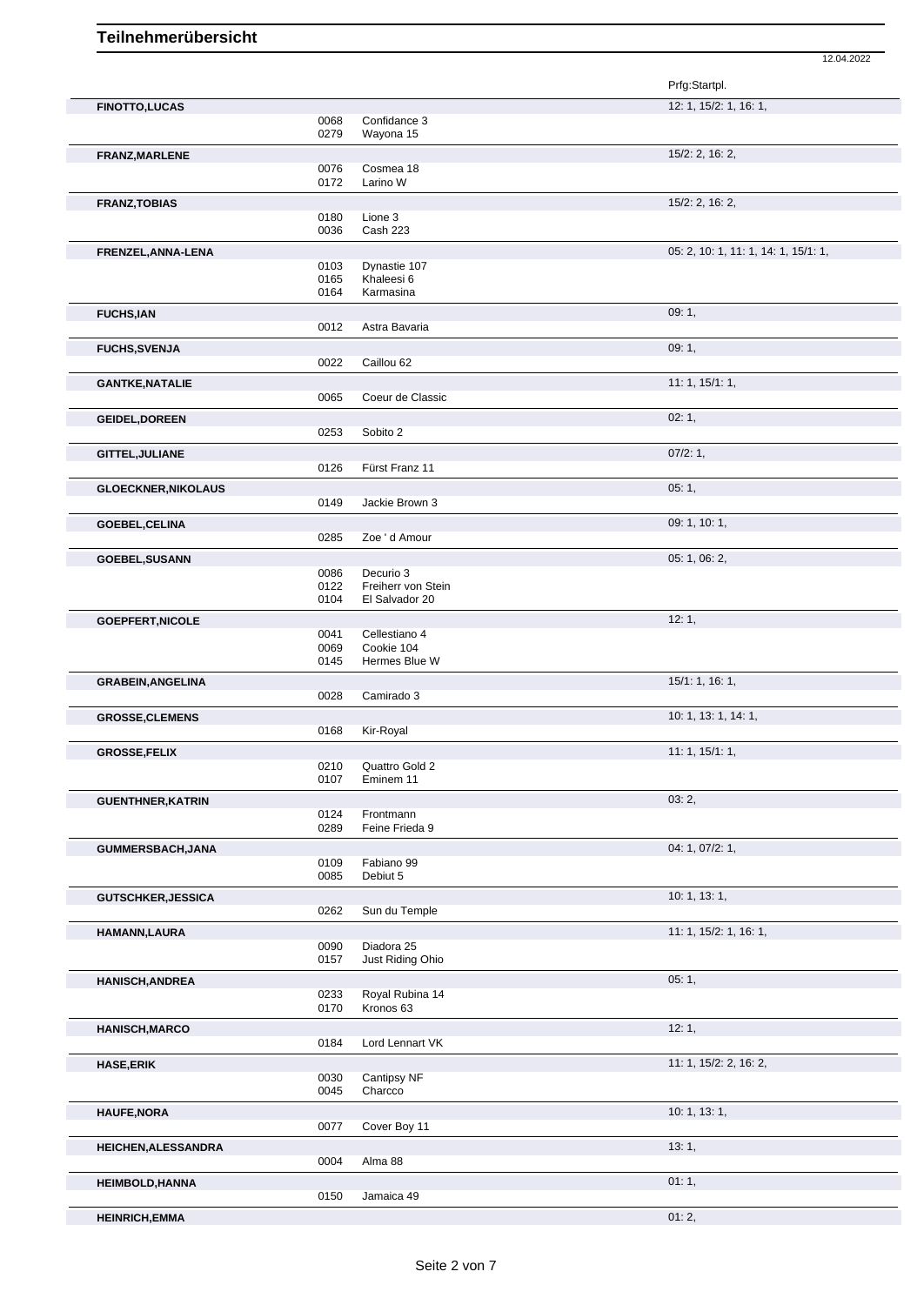|                          |              |                                      | Prfg:Startpl.                 |
|--------------------------|--------------|--------------------------------------|-------------------------------|
|                          | 0294         | Kornmarie                            |                               |
| <b>HEINRICH, MARIE</b>   |              |                                      | 01: 1, 02: 1, 07/1: 1,        |
|                          | 0061         | Clooney 71                           |                               |
|                          |              |                                      | 15/1: 1, 16: 1,               |
| <b>HEMPEL, RAIK</b>      | 0198         | Ordenia                              |                               |
|                          |              |                                      |                               |
| <b>HENKE, KATJA</b>      | 0202         | Paula B 4                            | 01: 1, 02: 1,                 |
|                          |              |                                      |                               |
| <b>HERZOG, NAHLA</b>     |              |                                      | 09: 1, 10: 2, 13: 2,          |
|                          | 0286<br>0287 | Quality's Girl 3<br>Quito 62         |                               |
|                          |              |                                      |                               |
| <b>HEUTER, CHRISTIAN</b> | 0052         | Chess 36                             | 15/2: 2, 16: 1,               |
|                          | 0042         | Cesare 7                             |                               |
|                          | 0033         | Casago 2                             |                               |
| <b>HILBRIG, NORA</b>     |              |                                      | 06: 1, 08: 1,                 |
|                          | 0224         | Ratz Fatz 22                         |                               |
|                          |              |                                      | 13:1,                         |
| <b>HIMBURG, MAREIKE</b>  | 0029         | Campramira                           |                               |
|                          |              |                                      |                               |
| HOFMANN, MELANIE         | 0208         | Quantensprung 8                      | 13: 1, 14: 1,                 |
|                          |              |                                      |                               |
| IRMISCH, UDO             |              |                                      | 11: 2, 15/1: 2, 16: 2,        |
|                          | 0296<br>0297 | Counter <sub>7</sub><br>Locatelli 16 |                               |
|                          |              |                                      |                               |
| JAEPPELT, SELINA         |              |                                      | 07/1:1,                       |
|                          | 0136         | Glamour Girl 17                      |                               |
| <b>JENDRAS, CLAUDIA</b>  |              |                                      | 13:1,                         |
|                          | 0121         | Fred Feuerstein 46                   |                               |
| <b>JOST, MIA</b>         |              |                                      | 10:1, 11:1,                   |
|                          | 0274         | Ursina 8                             |                               |
| JUENGEL, MARVIN          |              |                                      | 12: 2, 14: 2, 15/2: 2, 16: 2, |
|                          | 0258         | Sontje in Vigoria                    |                               |
|                          | 0277<br>0008 | Vip-Girl<br>Anton in Action KT       |                               |
|                          | 0072         | Cornet's Edition                     |                               |
|                          | 0237         | Savage Love                          |                               |
|                          | 0074         | Cornetta 42                          |                               |
|                          | 0222<br>0206 | Qvax<br><b>Quality Lady</b>          |                               |
|                          | 0260         | Spice of Surprise                    |                               |
|                          | 0067         | Colourful Rebel d'or                 |                               |
| <b>KAGE, TINA</b>        |              |                                      | 08:1,                         |
|                          | 0101         | <b>DSP Quick Step</b>                |                               |
| KAISER, KLARISSA         |              |                                      | 09:1,                         |
|                          |              |                                      |                               |
| <b>KAISER, LISA</b>      |              |                                      | 06: 1, 08: 1,                 |
|                          | 0247         | Sir Fritz 5                          |                               |
| <b>KINNE, SYLKE</b>      |              |                                      | 02:1,                         |
|                          | 0215         | Quindaro K                           |                               |
| <b>KLAUS, NELE</b>       |              |                                      | 05: 2, 07/1: 2,               |
|                          | 0021         | Bonfire B                            |                               |
|                          | 0275         | Van Tastic 3                         |                               |
| KLIPPEL, MARIE-LOUISE    |              |                                      | 02:2,                         |
|                          | 0013         | <b>Ballantine M</b>                  |                               |
|                          | 0225         | Rembrandt 102                        |                               |
| <b>KLOTZ, ANNA</b>       |              |                                      | 05:1,                         |
|                          | 0284         | Scampolo 58                          |                               |
| <b>KLOY, JULIA</b>       |              |                                      | 11: 2, 15/1: 2,               |
|                          | 0058         | Claramia 3                           |                               |
|                          | 0043         | Chabadu 3                            |                               |
|                          | 0175         | Levistana d'Or                       |                               |
| KOEHLER, SELINA          |              |                                      | 02: 1, 05: 1, 07/2: 1,        |
|                          | 0246         | Silent Night 4                       |                               |
| <b>KOERNER, TIM</b>      |              |                                      | 10: 1, 11: 1, 13: 1, 15/1: 1, |
|                          | 0245         | Silbermond 41                        |                               |
| <b>KRAUSE, STEFANIE</b>  |              |                                      | 12:1,                         |
|                          | 0212         | Quenloredo                           |                               |
| KRETZSCHMAR, JANNE       |              |                                      | 01:1,                         |
|                          | 0023         | Cala Malina                          |                               |
|                          |              |                                      |                               |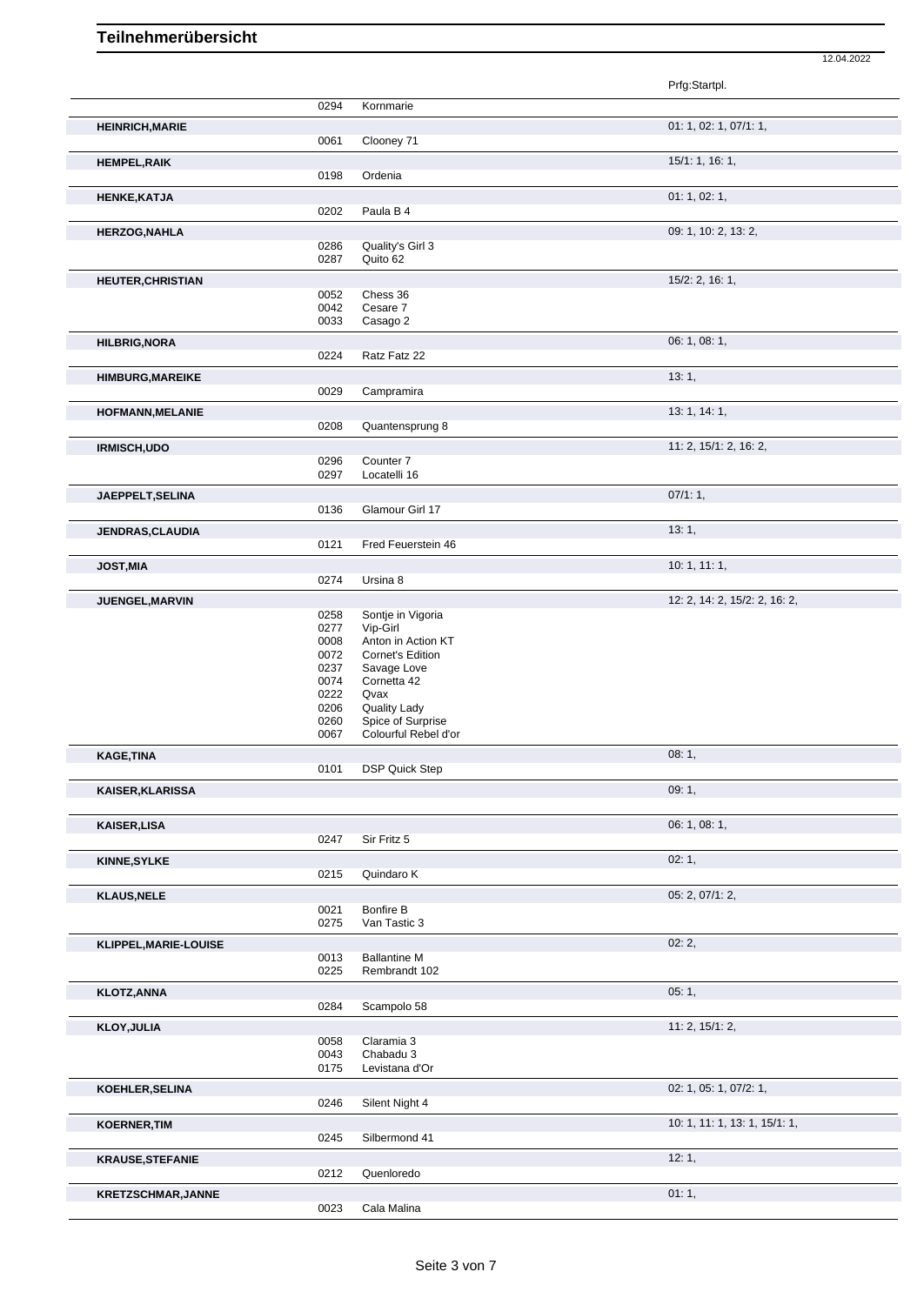|                             |              |                                      | Prfg:Startpl.                                  |
|-----------------------------|--------------|--------------------------------------|------------------------------------------------|
| <b>KUNZE, SIMONE</b>        |              |                                      | 10:1, 13:1,                                    |
|                             | 0141         | Grover                               |                                                |
| <b>LAETSCH, EMMA HELENE</b> | 0214         | Quincy Jones 10                      | 10: 2, 11: 1,                                  |
|                             | 0217         | Quintine                             |                                                |
| LATTERMANN, CORNELIA        |              |                                      | 03: 1, 04: 1,                                  |
|                             |              |                                      |                                                |
| LATTERMANN, JENS            |              |                                      | 06: 1, 08: 1,                                  |
|                             | 0182<br>0015 | Lodur<br>Bankery G                   |                                                |
|                             | 0083         | Darling 320                          |                                                |
| LATTERMANN, JULIUS          |              |                                      | 06: 1, 08: 1,                                  |
|                             | 0182         | Lodur                                |                                                |
|                             | 0015         | <b>Bankery G</b>                     |                                                |
|                             | 0083<br>0019 | Darling 320<br>Blakkarsson           |                                                |
| LINKE, ANNA                 |              |                                      | 10:1, 11:1,                                    |
|                             | 0091         | Dialouba                             |                                                |
| LOEBE, CLAUDIA              |              |                                      | 10: 1, 11: 1, 15/1: 1,                         |
|                             | 0266         | <b>Tammy Cloud</b>                   |                                                |
| LOEFFLER, BJOERN            |              |                                      | 10: 1, 11: 1, 13: 1, 15/1: 1, 16: 1,           |
|                             | 0193         | Never give up 4                      |                                                |
| LOEWER, MELINA-LESLEY       |              |                                      | 12: 1, 14: 1, 15/2: 2, 16: 2,                  |
|                             | 0002<br>0062 | A little Girl 2<br>Cloudless Day     |                                                |
|                             | 0039         | Catch the Rainbow 3                  |                                                |
|                             | 0190         | Made my Day S                        |                                                |
| LOTZE, MELANIE              |              |                                      | 09: 1, 10: 1,                                  |
|                             | 0267         | TI Dark Max                          |                                                |
| <b>LUCAS, MATTHIAS</b>      |              |                                      | 12: 2, 14: 2, 15/2: 2,                         |
|                             | 0011         | Armand de Corcy K                    |                                                |
|                             | 0173<br>0191 | Le Cequilo<br>Melinda vd Leuba       |                                                |
|                             | 0194         | Niagara vd Leuba                     |                                                |
|                             | 0026         | Camaro vd Leuba                      |                                                |
|                             | 0135<br>0037 | Gitania vd Leuba<br>Cashfire         |                                                |
|                             | 0010         | Aprice Blue                          |                                                |
|                             | 0240         | Schumanski                           |                                                |
|                             | 0071         | Cornado vd Leuba                     |                                                |
|                             | 0098<br>0056 | Double Trouble vd Leuba<br>Cicchetto |                                                |
|                             | 0063         | Coco Beach 8                         |                                                |
| <b>MANDERLA, JOCELYN</b>    |              |                                      | 02: 2, 07/1: 2,                                |
|                             | 0093         | Die Prima Ballerina                  |                                                |
|                             | 0137         | Golden Eye 44                        |                                                |
| <b>MARKERT, ROLAND</b>      | 0292         | Balla Balla E                        | 12: 1, 15/1: 1, 16: 1,                         |
|                             | 0293         | Dimanche Z                           |                                                |
| <b>MASUCH DR., TINA</b>     |              |                                      | 01:1,                                          |
|                             | 0144         | Havanna 200                          |                                                |
| <b>MAYER, CATHERINE</b>     |              |                                      | 06:1,                                          |
|                             | 0288         | Frederico Utopia                     |                                                |
| <b>MEISSNER, MARIA</b>      |              |                                      | 02:1,                                          |
|                             | 0111         | Fara Diora AS                        |                                                |
| <b>MENDE, PIA</b>           | 0054         | Choco Lotte                          | 07/1:1,                                        |
|                             |              |                                      | 01: 1, 02: 1, 03: 1, 04: 2, 09: 1, 10: 2,      |
| <b>MERWITZ, SASKIA</b>      |              |                                      | 12: 1, 13: 2,                                  |
|                             | 0032         | Carl von Casdorff                    |                                                |
|                             | 0282         | Wings of hope<br>Gaviano S           |                                                |
|                             | 0291         |                                      |                                                |
| MIELICH, ENIE-LOU           |              |                                      | 04: 1, 10: 1, 11: 1, 12: 1, 15/1: 1, 16:<br>1, |
|                             | 0205         | Philomena 32                         |                                                |
|                             | 0192         | My Friend 7                          |                                                |
| <b>MIETHE, ANGELIKA</b>     |              |                                      | 06: 2, 08: 2, 10: 1, 13: 1,                    |
|                             | 0099         | Douceur 4                            |                                                |
|                             | 0156<br>0016 | Joli Jument<br>Bellisario            |                                                |
|                             |              |                                      | 15/2: 1, 16: 1,                                |
| <b>MITTASCH, ALFONS</b>     | 0188         | Macciato S                           |                                                |
|                             |              |                                      |                                                |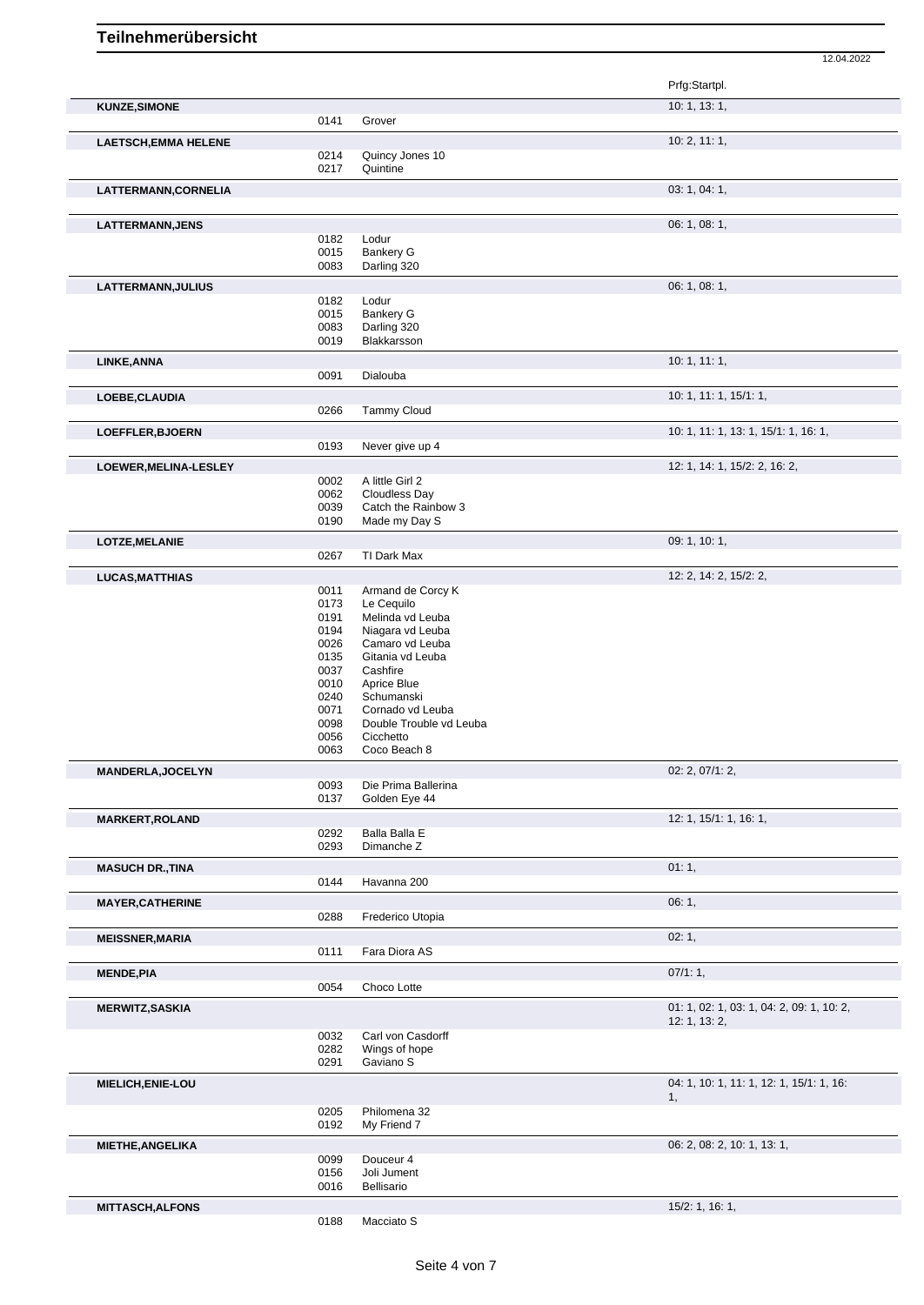|                              |                                                                         | 12.04.2022                      |
|------------------------------|-------------------------------------------------------------------------|---------------------------------|
|                              |                                                                         | Prfg:Startpl.                   |
| 0053<br>0269                 | Chesterfield-Blue<br>Tiziano Chicolino                                  |                                 |
| 0243                         | Shania Ecrasant                                                         |                                 |
| 0188<br>0053<br>0269<br>0243 | Macciato S<br>Chesterfield-Blue<br>Tiziano Chicolino<br>Shania Ecrasant | 07/1: 1, 11: 2, 14: 1, 15/1: 2, |
|                              |                                                                         | 07/1:1,                         |
| 0229                         | Romus 5                                                                 |                                 |
|                              |                                                                         | 09: 1, 10: 2, 13: 2,            |
| 0152<br>0110                 | Je m'appelle Hilde<br>Fantastic Delight 3                               |                                 |
|                              |                                                                         | 12:1,                           |
| 0073<br>0161                 | Cornets Pleasure Dree Boeken<br>Kanzone                                 |                                 |
|                              |                                                                         | 13:1,                           |
| 0242                         | Serena <sub>66</sub>                                                    |                                 |
| 0270                         | Tomms White Point H                                                     | 10: 1, 11: 1, 13: 1, 15/1: 1,   |
|                              |                                                                         | 04: 1, 10: 1,                   |
| 0131<br>0057<br>0176         | Galina 223<br>Cinderella 676<br>Lider 7                                 |                                 |
|                              |                                                                         | 13: 1, 15/1: 1,                 |
| 0048                         | Charlie Brown 115                                                       |                                 |
|                              |                                                                         | 15/1: 1, 16: 1,                 |
| 0078                         | Cromwell 35                                                             |                                 |
|                              |                                                                         | 06: 1, 08: 1,                   |
| 0138                         | Golden Gate N                                                           |                                 |
|                              |                                                                         | $\sim$ $\sim$                   |

| <b>MITTASCH,LENE</b>        |              |                              | 07/1: 1, 11: 2, 14: 1, 15/1: 2,    |
|-----------------------------|--------------|------------------------------|------------------------------------|
|                             | 0188         | Macciato S                   |                                    |
|                             | 0053         | Chesterfield-Blue            |                                    |
|                             | 0269         | Tiziano Chicolino            |                                    |
|                             | 0243         | Shania Ecrasant              |                                    |
| <b>MOECKEL, RONJA</b>       |              |                              | 07/1:1,                            |
|                             | 0229         | Romus 5                      |                                    |
| <b>MUELLER, AMELIE</b>      |              |                              | 09: 1, 10: 2, 13: 2,               |
|                             | 0152         | Je m'appelle Hilde           |                                    |
|                             | 0110         | <b>Fantastic Delight 3</b>   |                                    |
| <b>MUELLER, FELIX</b>       |              |                              | 12:1,                              |
|                             | 0073         | Cornets Pleasure Dree Boeken |                                    |
|                             | 0161         | Kanzone                      |                                    |
| MUELLER, JULIA-MARIE        |              |                              | 13:1,                              |
|                             | 0242         | Serena <sub>66</sub>         |                                    |
|                             |              |                              |                                    |
| NAUMANN, MIRJA CHIARA       |              |                              | 10: 1, 11: 1, 13: 1, 15/1: 1,      |
|                             | 0270         | Tomms White Point H          |                                    |
| NIETZSCH, VICTORIA          |              |                              | 04:1, 10:1,                        |
|                             | 0131         | Galina 223                   |                                    |
|                             | 0057         | Cinderella 676               |                                    |
|                             | 0176         | Lider 7                      |                                    |
| NOERENBERG, LUZIE           |              |                              | 13: 1, 15/1: 1,                    |
|                             | 0048         | Charlie Brown 115            |                                    |
| <b>NOWACK, LEONIE NELE</b>  |              |                              | 15/1: 1, 16: 1,                    |
|                             | 0078         | Cromwell 35                  |                                    |
|                             |              |                              |                                    |
| PEUKERT, RICARDA FRANZISKA  | 0138         | Golden Gate N                | 06: 1, 08: 1,                      |
|                             |              |                              |                                    |
| POPPE, LILITH LARA          |              |                              | 03:1,                              |
|                             | 0123         | Fridulin 4                   |                                    |
| PORSCHE, JOHANNES           |              |                              | 11:1,                              |
|                             | 0003         | Alessio 21                   |                                    |
| POSER, CELINA MICHELLE      |              |                              | 10: 1, 11: 2, 15/1: 1,             |
|                             | 0075         | Cortina 199                  |                                    |
|                             |              |                              |                                    |
| POWELEIT, SOPHIA            |              |                              | 01:1,                              |
|                             | 0273         | True Love 25                 |                                    |
| PUELLEN, NADINE             |              |                              | 06: 1, 08: 1,                      |
|                             | 0281         | Who's who                    |                                    |
| PUSCHMANN, STEFAN           |              |                              | 03: 1, 04: 1, 05: 1, 06: 1, 08: 1, |
|                             | 0227         | Rock De Sol S                |                                    |
|                             | 0255         | Soleil en Coeur              |                                    |
|                             | 0096         | Donna 887                    |                                    |
| <b>RANFT, THERES</b>        |              |                              | 15/2: 1, 16: 2,                    |
|                             | 0231         | Roveena -M                   |                                    |
|                             | 0196         | O' Caretina                  |                                    |
|                             | 0223         | Rassina - M                  |                                    |
|                             | 0197         | Only One                     |                                    |
|                             | 0222         | Qvax                         |                                    |
| REICHARDT, PAULINE          |              |                              | 12: 1, 13: 1,                      |
|                             | 0276         | Vidal 12                     |                                    |
| REICHART, NIKA              |              |                              | 07/1:1,                            |
|                             | 0100         | Dreamboy 45                  |                                    |
| <b>RINK, ISABELL</b>        |              |                              | 05: 1, 08: 1,                      |
|                             | 0117         | Florence 127                 |                                    |
|                             | 0115         | Felicitas-Ra                 |                                    |
|                             | 0100         | Dreamboy 45                  |                                    |
| <b>RUEDER, ELISA</b>        |              |                              | 02: 1, 10: 1, 13: 1,               |
|                             | 0139         | Golden Touch 20              |                                    |
|                             | 0132         | Galina 269                   |                                    |
| SCHATZL-POCHER, ANN-KATHRIN |              |                              | 01: 1, 09: 1,                      |
|                             | 0213         | Quincy 209                   |                                    |
|                             |              |                              |                                    |
| <b>SCHETTLER, ELISA</b>     |              |                              | 03: 1, 04: 2, 06: 1,               |
|                             | 0035         | Casanova 360                 |                                    |
|                             | 0020<br>0201 | Boney M 17<br>Ovita 3        |                                    |
|                             | 0189         | Madame Tussauds              |                                    |
|                             | 0200         | Ovina 4                      |                                    |
|                             | 0272         | Tosca R 3                    |                                    |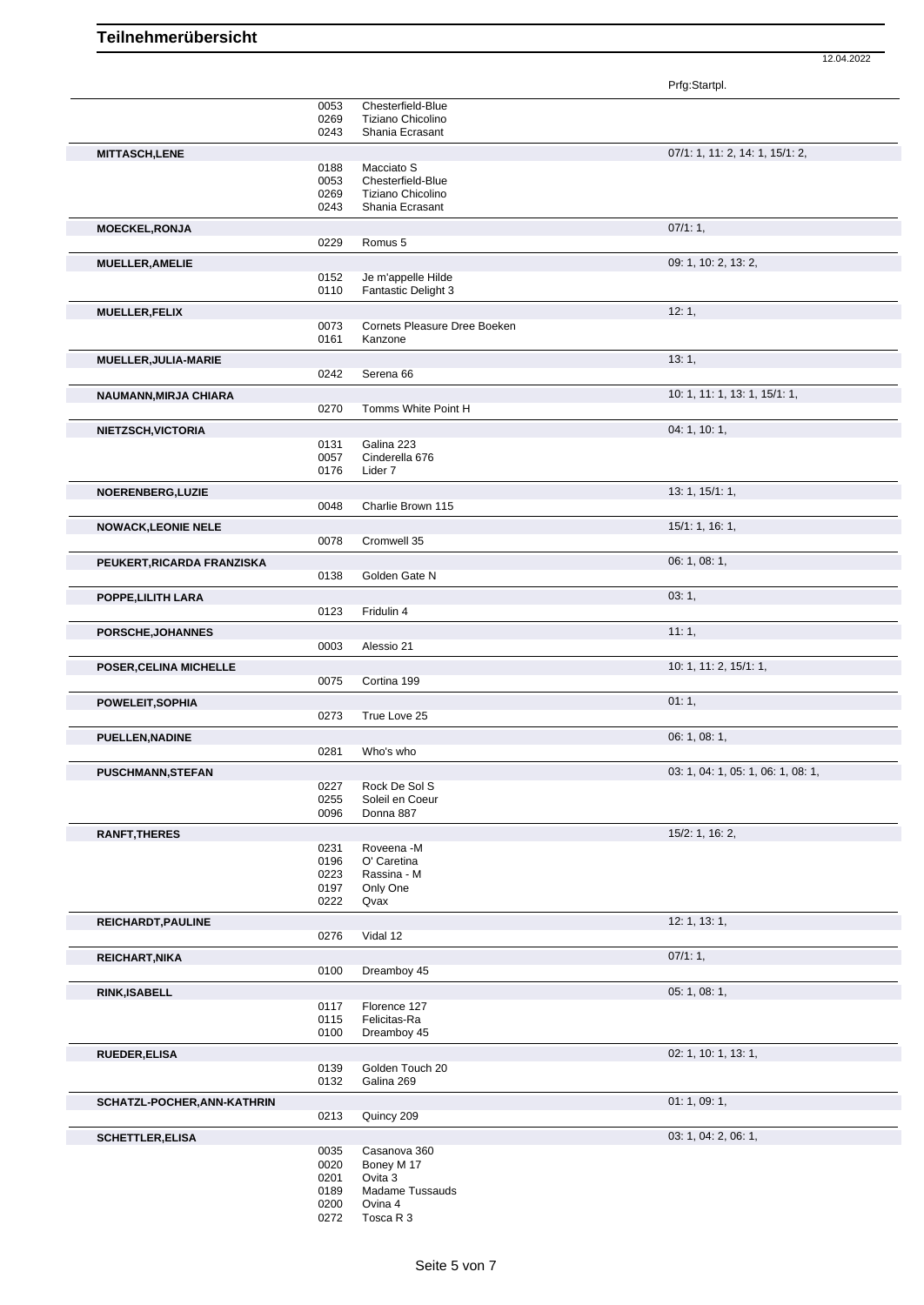## **Teilnehmerübersicht**

|                             |              |                                  | 12.04.2022                           |
|-----------------------------|--------------|----------------------------------|--------------------------------------|
|                             |              |                                  | Prfg:Startpl.                        |
|                             | 0221         | Quito 60                         |                                      |
| <b>SCHIEKEL,LISA</b>        |              |                                  | 10:1,                                |
|                             | 0040         | Celeste 41                       |                                      |
| <b>SCHIEWECK, JULIA</b>     | 0055         | Chocolate 79                     | 10:1,                                |
| <b>SCHMIDT, HANNA</b>       |              |                                  | 05:1,                                |
|                             | 0254         | Solaia                           |                                      |
| <b>SCHMIDTGEN, SARAH</b>    | 0250         | Sirius 238                       | 05:1,                                |
| SCHMITT, LAURA-SOPHIE       |              |                                  | 12: 1, 13: 1,                        |
|                             | 0271         | Torsten 5                        |                                      |
| <b>SCHNEIDER, NADINE</b>    |              |                                  | 11:1,                                |
|                             | 0147         | Ipanema 24                       |                                      |
| <b>SCHOENLEBE,EMMA</b>      | 0259         | Soraya 328                       | 04:1,                                |
| <b>SCHOLICH, STEFAN</b>     |              |                                  | 06: 1, 08: 1,                        |
|                             | 0265         | Swarovsky                        |                                      |
| <b>SCHROEDER, ANNA</b>      | 0290         | Cleopatra 294                    | 10: 1, 13: 1,                        |
|                             |              |                                  | 01: 1, 02: 1,                        |
| <b>SCHUETZE, PETRA</b>      | 0119         | Florissini                       |                                      |
| <b>SCHULZE, AMELIE</b>      |              |                                  | 13: 1, 15/1: 2, 16: 1,               |
|                             | 0178<br>0050 | Linabell<br>Chatendra            |                                      |
| <b>SCHURIG, ALEXANDER</b>   |              |                                  | 12: 1, 15/2: 1,                      |
|                             | 0027         | Camira 56                        |                                      |
|                             | 0024         | Call Me Obolensky                |                                      |
| <b>SCHUSTER, LUISE</b>      | 0089         | Dexander                         | 09: 1, 10: 2, 13: 1,                 |
|                             | 0066         | Collins 28                       |                                      |
| <b>SCHUSTER, PAULA</b>      |              |                                  | 10:1,                                |
|                             | 0181         | Little Silverado                 |                                      |
| <b>SCHWARZKOPF, RICARDA</b> | 0162         | Kara Sunita                      | 04:1,                                |
| SEEHUBER, LEA               |              |                                  | 11: 2, 12: 2, 14: 1, 15/1: 2, 16: 2, |
|                             | 0153<br>0211 | Jessica 326<br>Quel Filou 21     |                                      |
|                             | 0152         | Je m'appelle Hilde               |                                      |
|                             | 0009<br>0179 | Aperol Balou<br>Linette 36       |                                      |
| SEIDEL, PAUL                |              |                                  | 04: 1, 06: 1, 08: 1,                 |
|                             | 0256<br>0128 | Solero 66<br>Fürst Waldeck       |                                      |
| SOHNREY, TANJA              |              |                                  | 03:1,                                |
|                             | 0018         | <b>Black Rose L</b>              |                                      |
| STAEHLER-NEUMEISTER, ANGELA |              |                                  | 12:1,                                |
|                             | 0171         | Laodamia                         |                                      |
| STOELZLE,FEE                | 0210         | Quattro Gold 2                   | 10: 1, 13: 1, 15/1: 1,               |
|                             | 0107         | Eminem 11                        |                                      |
| <b>STUDE, ANDRÉ</b>         |              | <b>Tammy Cloud</b>               | 12: 2, 14: 1,                        |
|                             | 0266<br>0073 | Cornets Pleasure Dree Boeken     |                                      |
|                             | 0261<br>0161 | Stagoldino L<br>Kanzone          |                                      |
| <b>TEMPEL, REINMAR</b>      |              |                                  | 06: 1, 08: 1,                        |
|                             | 0195         | Noble Noir 3                     |                                      |
| THALMANN, RONNY             |              |                                  | 02: 1, 03: 1, 04: 1, 07/2: 1,        |
|                             | 0088<br>0095 | Depeche Royale<br>Don Plaisier 3 |                                      |
|                             | 0207         | Quando Pino                      |                                      |
| THEILE, ALEXIA              | 0280         | Wettiner Fürstin                 | 10: 1, 13: 1,                        |
| <b>THUNIG, MARTINA</b>      |              |                                  | 09:1,                                |
|                             | 0143         | Happy Valentino 2                |                                      |
| THUNIG, MATTHIAS            |              |                                  | 05:1,                                |
|                             | 0125         | Fürst Barnaby OLD                |                                      |
| UHLEMANN, MICHELLE          |              |                                  | 10: 2, 11: 2, 13: 2, 15/2: 2,        |